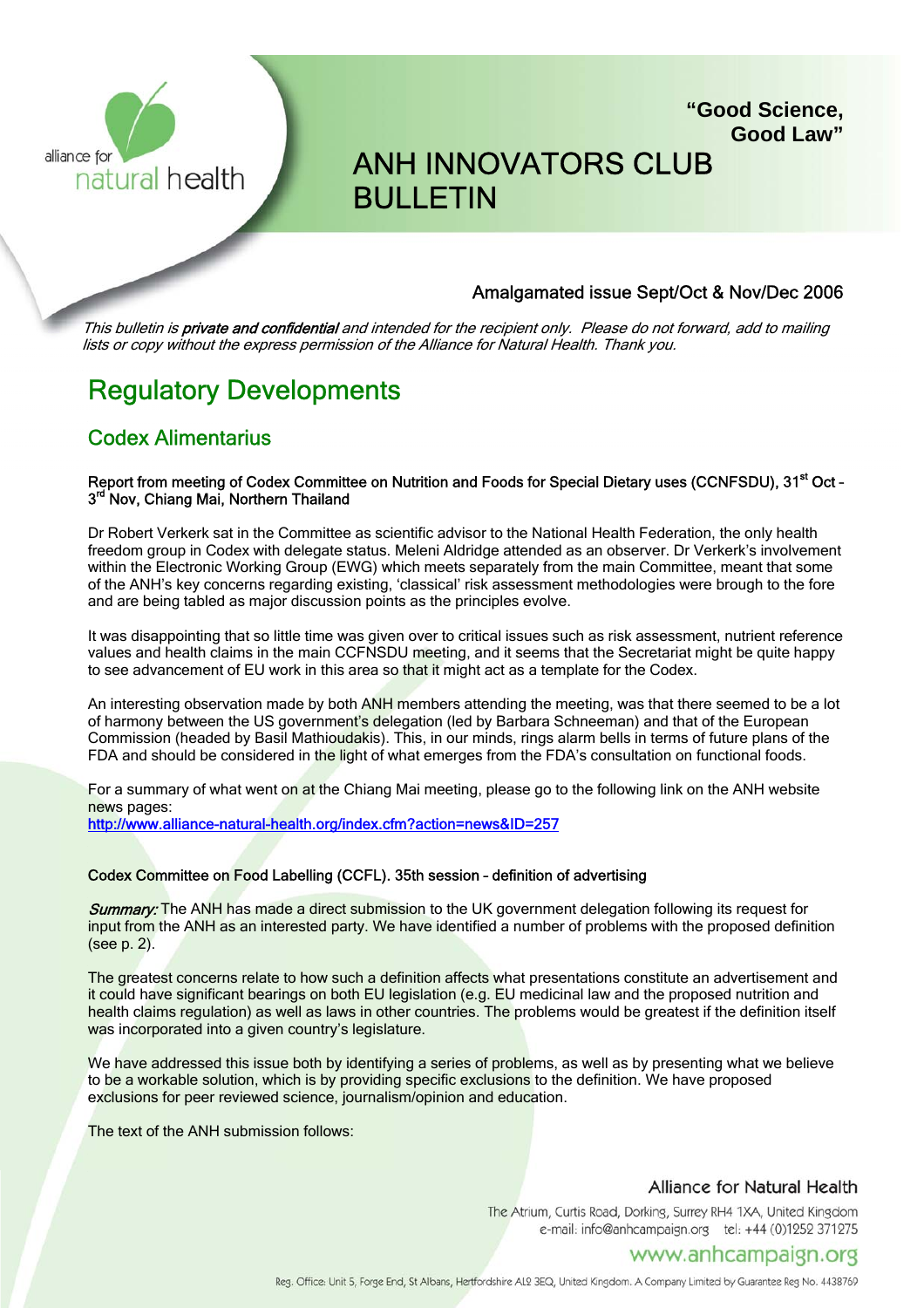#### ANH submission to UK Food Standards Agency re Codex Committee on Food Labelling

The ANH foresees a number of very substantial problems with the proposed definition, these being of such significance that in our view they effectively make the proposed definition unworkable.

The Proposed Draft Definition of Advertising in relation to nutrition and health claims about which interested parties have been invited to input is:

"Advertising: any representation to the public, by any means other than a label, that is intended or is likely to influence and shape attitude, beliefs and behaviours in order to promote directly or indirectly the sale of the food."

The other definitions of direct relevance are:

"the making of a representation in any form in connection with a trade, business, craft or profession in order to promote the supply of goods and services, including immovable property, rights and obligations".

- Council Directive 84/450/EEC on misleading advertising defines advertising

"includes any notice, circular, invoice or other document, and any public announcement made orally or by any means of producing or transmitting light or sound, but does not include any form of labelling"

- UK Food Labelling Regulation 1996

We summarise some of the problems we anticipate with the proposed definition below:

- **Remit of the definition**. Any advertising suggesting particular nutritional uses for a product will effectively be viewed as a health claim, meaning that if the health claim is not approved, any advertising containing an unapproved health claim would be illegal. It also means that any advertisements containing health claims (approved or unapproved) may well cause the food product(s) in question to fall under the definition of a medicinal product under EU law. This is of particular concern given the widening of the scope of EU medicinal law under the latest amendment of Directive 2001/83/EC via Directive 2004/27/EC (Article 2(2))
- **Emerging science.** Advertising, based on the proposed definition, would include all verbal statements. This would mean, for example, that a presentation made by a company to potential customers in which findings from a scientific study were presented would be viewed as advertising. This would block any dissemination of emerging science if the dissemination were to occur in a commercial context, given that emerging science is unlikely to be sufficient to allow scientific substantiation of health claims (in the context of the current proposal for the EU Regulation on nutrition and health claims for foods)
- **Advertisements including scientific references**. Any advertisement that attempted to inform consumers of the value it places on science, would be prevented from including reference to peer-reviewed scientific journals if the implied health claim made in the journal, or, in the advertisement as a whole, was not (yet) an approved health claim
- Disproportionate impacts on small businesses. If a company is prevented from promoting its emerging science to potential customers, it is very difficult for them to fund further studies to allow the development of more conclusive findings that would be accepted in the 'scientific substantiation of claims' process. Given the current consultation by the European Food Safety Authority (EFSA) on the feasibility/advisability of receiving fees for processing authorisation files, small to medium-sized enterprises (SMEs) will find it increasingly difficult to meet the regulatory burden. SMEs, it should be appreciated, are effectively being asked not only to provide greater amounts of scientific evidence to substantiate claims, which it appears they cannot communicate to support sales until such time that any claims implied are approved by the EFSA, they may also find that fees required for substantiation itself act as major constraint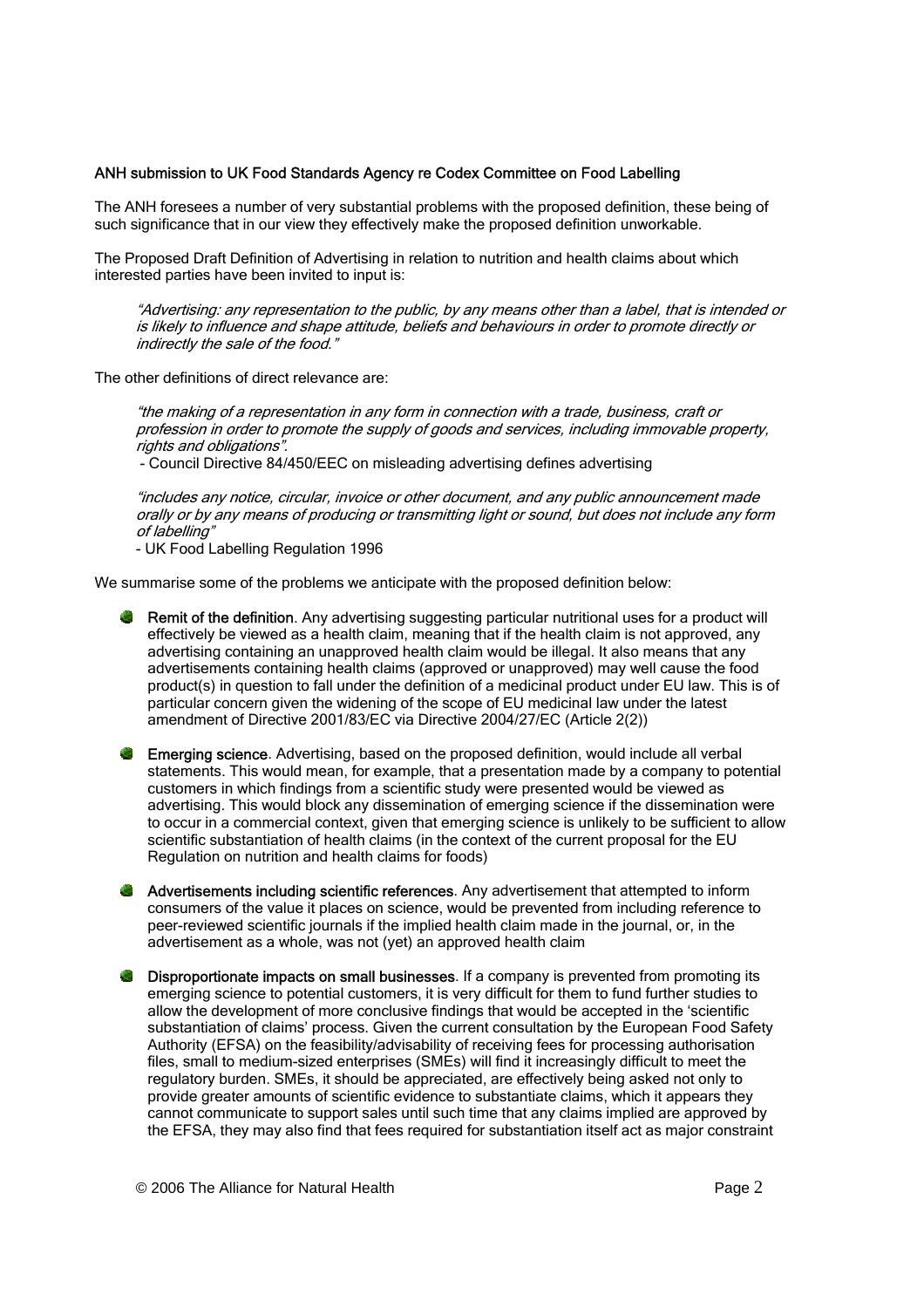- **Education**. Any educational literature or website which refers to published scientific research that was used directly or indirectly by a company commercially would come under the remit of the proposed advertising definition. This would mean that the UK Medicines and Healthcare products Regulatory Agency's (MHRA) advice summarised in their document 'Borderline Section and the Internet' (see MHRA Technical Guidance Note 8) would be illegal unless the implied claims suggested by the science were claims approved by the EFSA
- **Freedom of opinion and expression.** Most of the work of the Alliance for Natural Health (ANH), and other non-governmental organizations with similar interests in the promotion and protection of natural healthcare, could be perceived (given the proposed definition) as advertising for the companies which are listed as supporting the ANH's work. This is clearly nonsense and a major infringement of Article 19 of the UN's Universal Declaration of Human Rights, viz: "Everyone has the right to freedom of opinion and expression; this right includes freedom to hold opinions without interference and to seek, receive and impart information and ideas through any media and regardless of frontiers."

Following from this, we see that the main way of resolving these problems is not so much by modifying the proposed definition, or using any of the alternate definitions (above) which in themselves provide no resolution, but rather by including comprehensive exclusions, which would include:

- **Peer-reviewed science.** Any reference to or inclusion of data from peer-reviewed scientific research must be fully excluded from the definition (although we accept that interpretations of the research by the advertiser may be perceived as advertising and be subject to health claims regulation)
- **Journalism and opinion.** Journalistic articles and other opinion pieces must be excluded, even if these are used on advertising materials (including websites) that involve commerce, as any restriction on these is an infringement of individual freedom of opinion and expression
- **Education**. Written, oral or other information which is of an educational nature, on the condition that this information does not also include directly in its presentation the commercial sale of food products, should be exempt from the definition.

We hope that the Food Standards Agency will consider these concerns in its submission to the Codex Committee on Food Labelling (closing date 15<sup>th</sup> December 2006) as the proposed definition, without any modification, would lead to very serious problems, both for SMEs, but also for regulatory enforcers.

However, it is ironic that it is the consumer who is set to be the ultimate loser if the proposed definition is not amended, the very group that Codex guidelines seek to protect.

We would ask all companies to lobby their competent authority, trade associations and/or consumer associations on this issue as a matter of urgency. Should you require a separate copy of the ANH submission for forwarding, please email mel@anhcampaign.org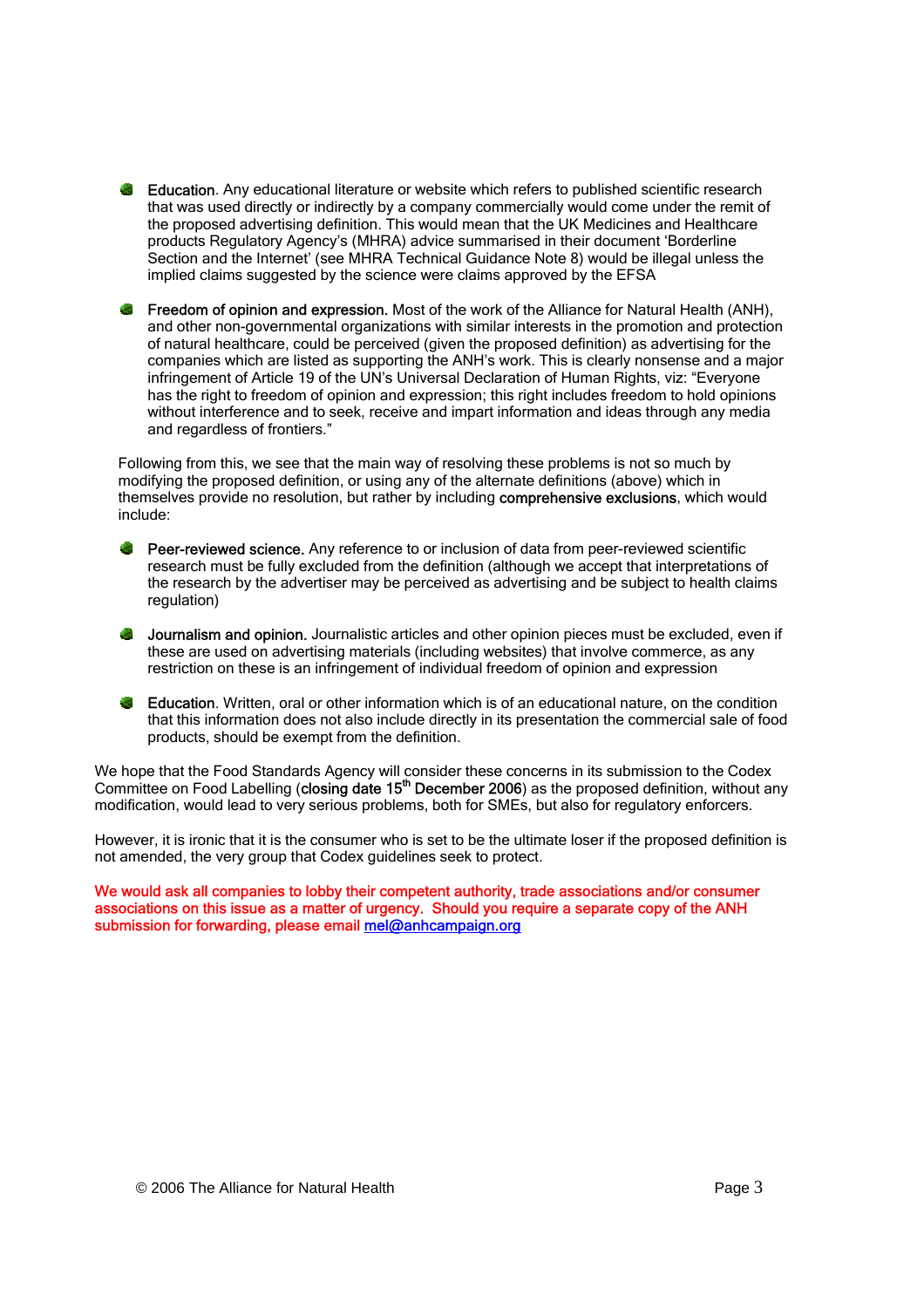## European Union

#### Commission invites consultation on proposal for European Food Safety Authority (EFSA) fees

The Commission is carrying out a consultation to gather the views of interested parties on the feasibility and advisability of presenting legislative proposal enabling the EFSA to receive fees for processing authorisation files. Please click here for the full explanatory document, making special note of the questions posed in 4.3 and 5.3 which form the basis for the submission.

Of some considerable concern is the fact that the proposal appears to be using the European Medicines Agency (EMEA) fees as an example, with fees in ranging from €232,000 down to a €90,000 for applications relating to human medicinal products, however they do offer discounts of up to 90% for SMEs. The two main options that are being considered for EFSA are i) every applicant pays a set fee for an authorisation file or ii) only applicants with profits specifically vested in the authorisation must pay a fee. The second option is only viable if the following distinctions can be made:

- **Those in which the marketing authorisation is granted to a specific person who is the authorisation** holder. In these cases the instrument of the individual decision issued to the holder is essentially used to grant the authorisation, and it can be assumed that the holder gains a particular benefit
- Those in which a substance or product would be authorised generically (placed on a positive list). Here there is essentially no holder of the authorisation, and legislation with general scope is used to authorise the substance or product. Once the conditions for the marketing and use of the authorised substance or product have been set up, it can be marketed and/or used by anyone provided that it appears on the positive list and the conditions of use laid down in law are complied with. In such a situation, since the authorisation is general, there would seem to be no clearly identified individual beneficiary and the applicant could be one of several who might profit from the authorisation.

The second option looks like a potentially safe haven on the surface, but on deeper consideration does not offer any real protection as the Commission goes on to identify the original holder of the intellectual property rights as being the overall beneficiary of authorisation files. Even the Commission realises the impracticability of following this route and brings the argument back to charging set fees for applying for authorisation files.

For clarification, the following processes, related to the dietary supplement industry sector, fall under EFSA's remit:

- Applications for the FSD Positive List (only applies to vitamins and minerals currently, but will apply to botanicals in 2007)
- $\bullet$  Applications for the FSD Derogation List (which is open until December 2009) and any rejections based on unfavourable reviews
- Applications for product specific health claims as per Nutrition and Health Claims Regulations (NHCR) which is due to come into force in May 2007

The closing date for this consultation is  $15<sup>th</sup>$  February 2007 and we would be grateful for input from the Innovators to include in the ANH submission. We would also urge any companies considering applications for both the Positive List and NHCR, to do so as soon as possible. We feel that the writing is pretty much on the wall with regard to an EFSA fee structure and as such, applications should be made before this comes into force.

#### The ANH view on the future of selling dietary supplements into the medical community in the EU

Many people wonder what effect future EU laws will have on the ability of doctors to prescribe nutrients. The question was recently raised again by a Board member of our affiliate in the USA, the American Association of Health Freedom, and as it has a direct relevance for both US and EU companies selling into the medical community in Europe, we've included the answer in this issue of the bulletin.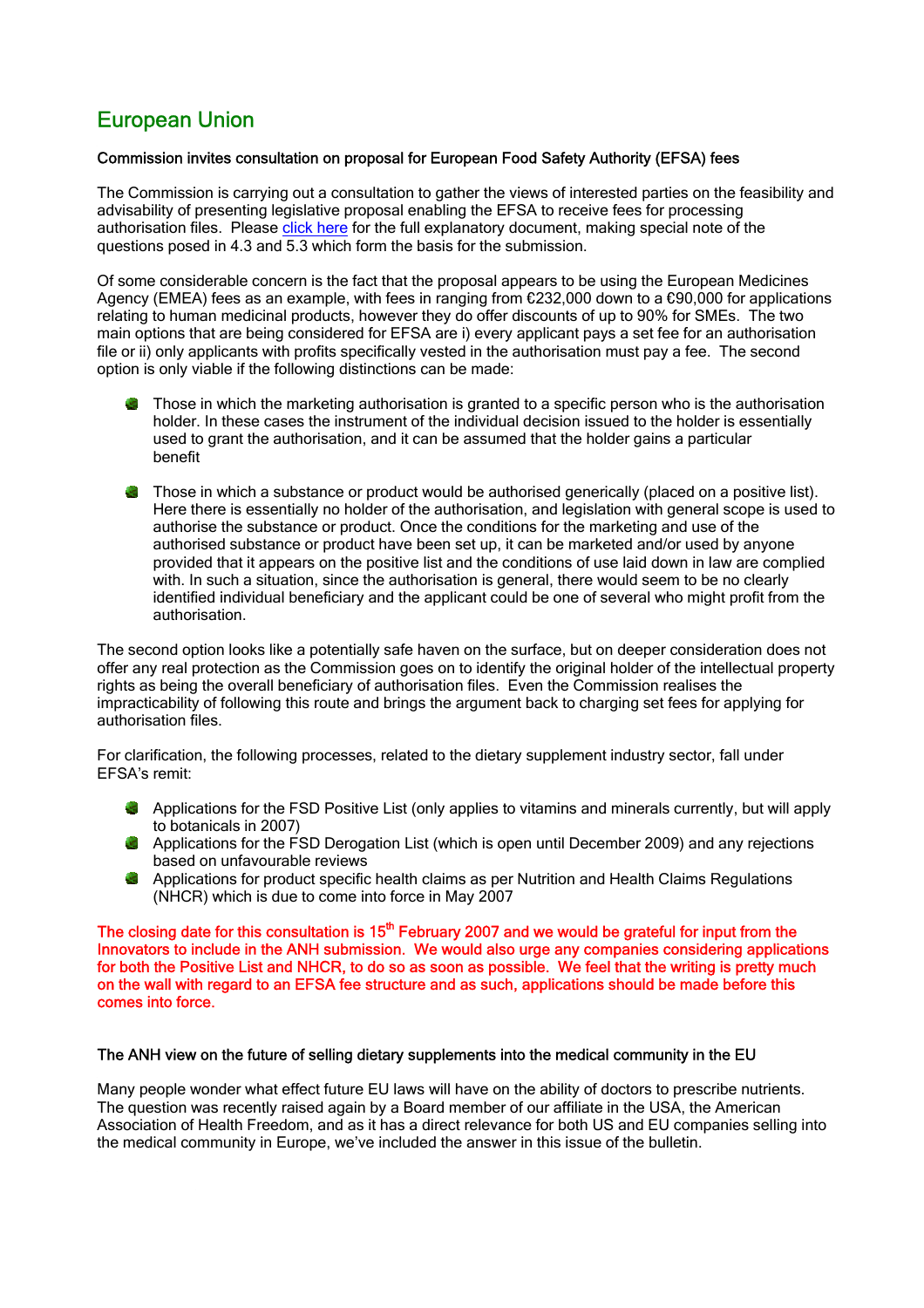#### Question:

Under the new EC legislation relating to supplements, if a supplement or supplement potency is not allowed to be sold to the general public, could a licensed doctor prescribe it? If so, could the doctor prescribe it at will or only if the supplement or potency had been prior approved as a drug?

#### Answer:

Medical doctors need to abide by what is euphemistically described as "good clinical practice" and if they don't, they run the risk of being struck off the medical register in the country in which they practice. In general terms, this means in the UK for example, that they need to adhere to the guidelines set by the NHS (see http://www.prodigy.nhs.uk/). These guidelines are influenced heavily by those produced by the National Institute for Health and Clinical Excellence (NICE).

In many areas in which any good clinical nutritionist would prescribe nutrients (e.g. atherosclerosis), there are no indications for use of nutrients in this guidance. Then when you look for very obvious areas such as osteoporosis, you will see that the guidance is heavily tilted towards drugs (biphosphonates and strontium ranelate, both actually derived originally from natural products), and any references to nutrients such as vitamin D and calcium can only be found in supporting evidence and the recommendations are far from cutting-edge:

#### e.g.

http://www.prodigy.nhs.uk/osteoporosis\_treatment\_and\_prevention\_of\_fragility\_fractures/extended\_informa tion/management\_issues

In the few areas where there is limited clinical guidance offered for specific conditions such as osteoporosis or alcohol abuse, high dose, licensed vitamin and/or mineral preparations are available in the UK on the NHS (and elsewhere in the EU given central licensing through the European Agency for the Evaluation of Medicinal Products [EMEA]), but ironically - and very importantly - these do not generally match the latest nutritional/nutrigenomic science. The nutrient therapies are also frequently adjuncts to drug therapies and the nutrients supplied by the NHS in the UK and elsewhere in the EU are produced and marketed by drug companies.

Saying this, a range of licensed nutrients are available for intravenous use and these are used by some 'alternative' doctors, but should the doctor make a claim that these nutrients are being used as a component of chelation therapy for heart disease, this could be viewed as a breach of 'good clinical practice' and could result in an enquiry, which in turn may lead to a suspended or revoked medical license.

A medical doctor, at his/her medical discretion, particularly in the private sector, can go outside this guidance, but - crucially - any significant departure from the guidance increases his/her exposure for a malpractice enquiry or prosecution by the relevant medical governing body, the General Medical Council (GMC) in the UK. I have included a couple of UK cases for your perusal:

Vitamins/natural products in cancer therapy:

http://www.gmc-uk.org/concerns/decisions/search\_database/ftp\_panel\_schreiber\_20060504.asp

Prosecution for using natural thyroid hormone (T3/T4 combination) rather than the synthetic drug thyroxine (T4 only) (T3 is the active form in the body and some people have difficulty with the T4 to T3 conversion):

http://news.independent.co.uk/uk/health/story.jsp%3Fstory=73194

Once international risk assessment procedures have agreed upper/maximum safe levels for vitamins (and subsequently other nutrients), it will provide medical authorities with more leverage to regard a 'high dose' recommendation or prescription as unsafe, unless it is specifically licensed or approved.

I know this outlook is rather bleak, but it emphasises why it is of such key importance to completely review risk assessment procedures which you will know is one of the central projects in ANH's remit. Furthermore, it is imperative that further nutritional research is undertaken and positioned to challenge medical guidance in favour of nutrient-based therapies where there is appropriate evidence.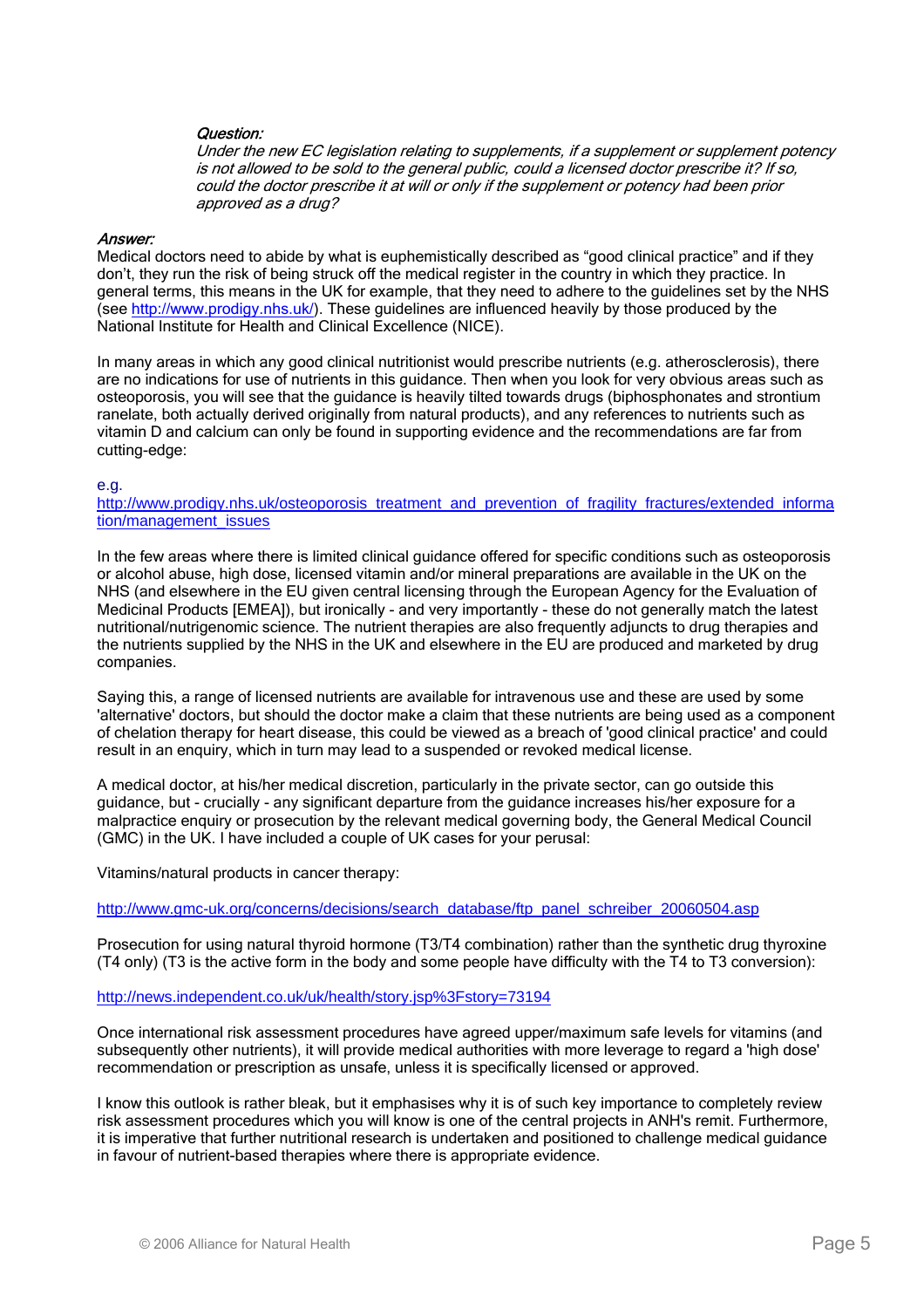# URGENT: calls for action Please Respond!

- 1. We would be very grateful for your feedback on the consultation process regarding the possibility of EFSA charging fees for processing authorisation files and would ask that you reply no later than 25<sup>th</sup> January 2007.
- 2. Companies wishing to apply for the Positive List regarding vitamin and mineral supplements, or for specific Health Claims approval, should do so immediately given the threat of potential EFSA fees. The ANH strongly recommends this course of action, rather than going for derogations, as they can be withdrawn at any stage if an unfavourable review is given by EFSA and this is only a safe haven until December 2009. Please make contact with us to discuss this further and ANH Consultancy Ltd is able to provide support for such applications on a consultancy basis.
- 3. Urgent request for companies to get behind the ANH submission to the consultation regarding the proposed draft definition of advertising in relation to nutrition and health claims under consideration by the Codex Committee on Food Labelling. Deadline for submission 15<sup>th</sup> December 2006. Submissions can be made to competent authorities, trade or consumer associations or to the Codex Committee at:

Mr. Ron Burke, Director Bureau of Food Regulatory, International and Interagency Affairs, Health Products and Food Branch, Health Canada, Bldg No. 7, Room 2395, Tunney's Pasture, Ottawa K1A 0L2, Canada Fax No. 613.941.3537 E-mail: codex\_canada@hc-sc.gc.ca

With a copy to:

**Secretary** Codex Alimentarius Commission Joint FAO/WHO Food Standards Programme – FAO Viale delle Terme di Caracalla 00100 Rome, Italy Fax: +39 (06) 5705 4593 E-mail: codex@fao.org

4. US Innovators: With the fiscal year in the United States drawing to a close, we would like to remind companies that fully tax deductible donations can be made to the ANH via our US affiliate the American Association for Health Freedom/Health Freedom Foundation. Donations should be sent to The Health Freedom Foundation clearly marked that the gift is restricted to European or global work.

The Health Freedom Foundation 4620 Lee Highway, Suite 210 Arlington, VA 22207 Phone: 1800 230 2762 or 703 294 6244 or Fax: 703 624 6380

We would be extremely grateful if you could publicise this method of making tax free donations to the ANH from within the US to your customers in any marketing literature you are about to send out.

Please email our Development Manager, Meleni Aldridge, at mel@anhcampaign.org or telephone +44 (0)1306 646 551, with your input on the consultation processes or for additional support on either Positive List or health claim applications.